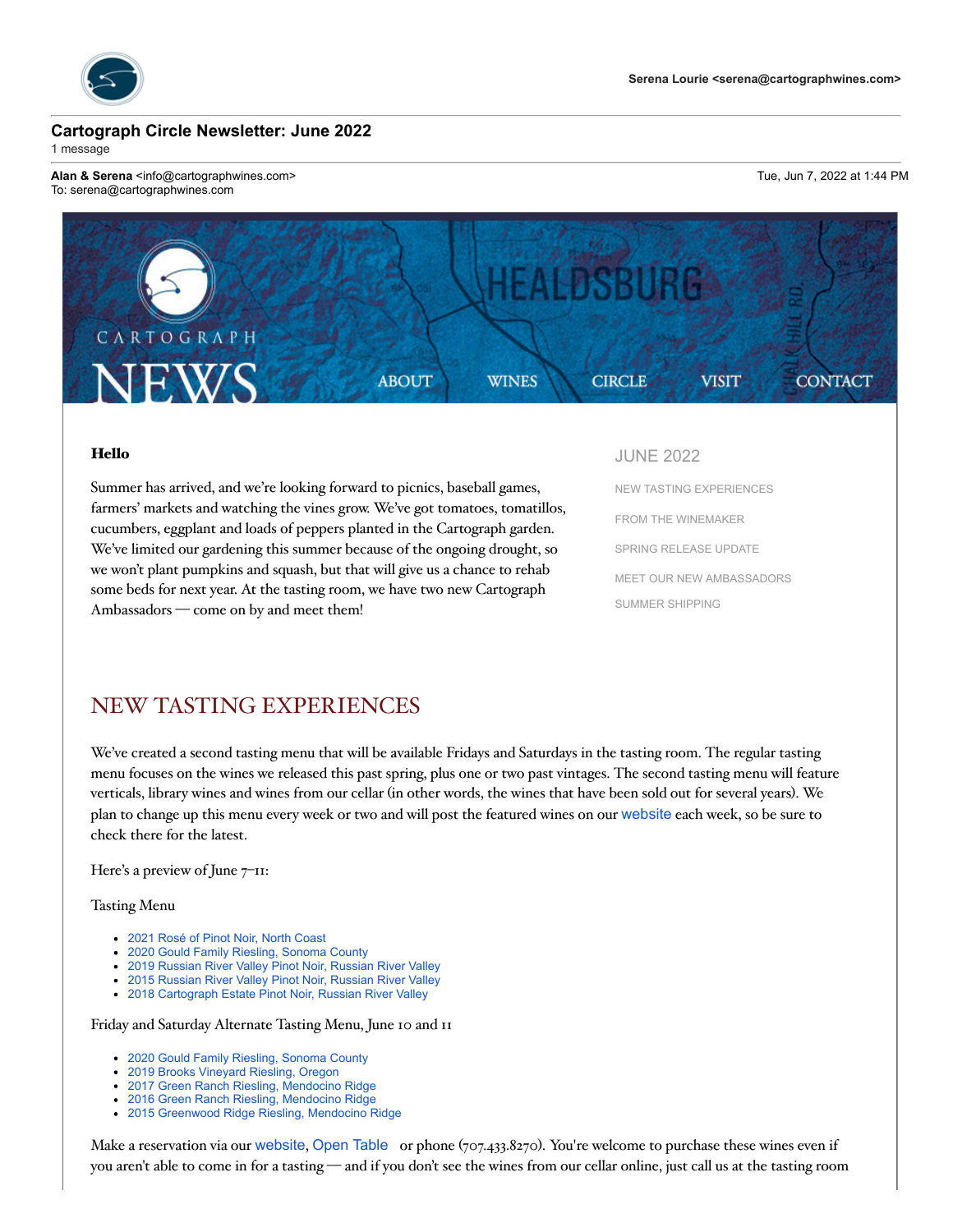or email Serena and we'll set aside whatever you'd like.



# FROM THE WINEMAKER

Welcome to late spring, when all of my attention is on the young vines in the Cartograph Estate vineyard as we endure cold, rain, wind, heat spells and even a little frost in the area this year. These ups and downs always mark the beginning of our growing season here in Northern California.

Actually, the vineyard is where my attention should be, but we're spending increasing amounts of time dealing with unpredictable supply chains stretching from Spain, Portugal, and China to the California coast. Cork from Portugal is looking good. Tin capsules from Spain needed to be ordered before I even knew how much wine we were making last year. And most critical is that the timeline for getting glass from China is completely unpredictable. Everybody seems to have between 40 and 100 cases of decent glass ... but we need 1,200 cases.

We've had discussions with every vendor and winery partner trying to figure out when we can bottle the 2021 Pinot noir. I typically like to bottle in early August to clear the decks for the coming harvest. Unfortunately, this year it looks like we'll have to wait until after harvest to bottle, which creates all sorts of problems. All our barrels are tied up with the 2021 Pinots, and an extra four or five months in oak will definitely influence the nature of those wines.

At the end of last week I got a lead on some glass that fits our needs. The one quirk: It's a screw-cap bottle. I have no problems with using screw caps on fine wine; we've been using them on our white wines and rosés for years, and I've always wondered what the reaction would be if we went with screw caps on the reds as well. From where I stand today — and knowing the strains it would put on our operation to postpone bottling — I think 2021 might be our first vintage of Pinot noir in a screw-cap bottle. We'll see how this plays out, but it would be somewhat entertaining if this pandemic forced us into moving this direction and we end up loving it. We'd love to hear from you on the topic if you have thoughts either way.

Cheers,

Alan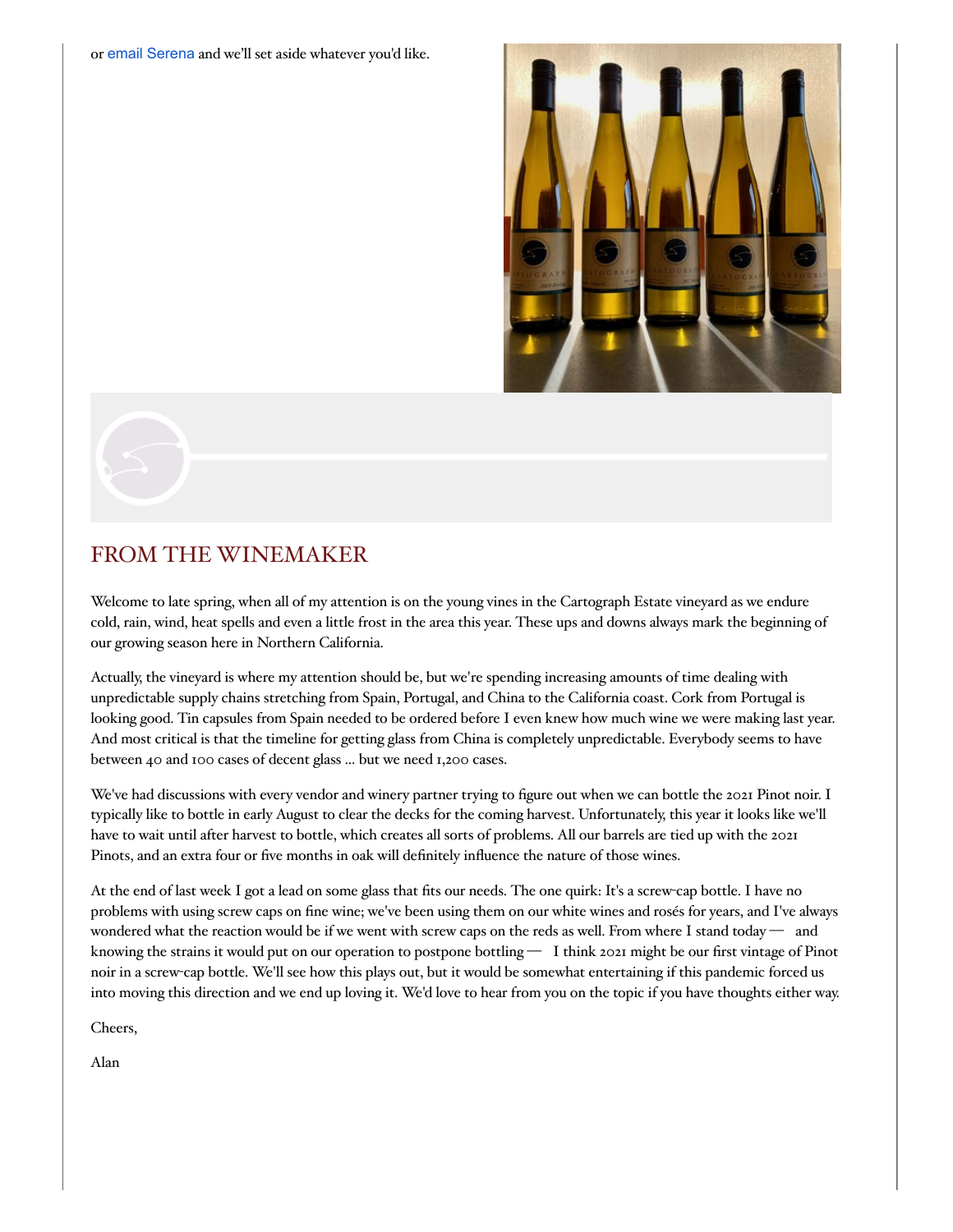

## SPRING RELEASE: THAT'S A WRAP



We hope you've opened some of the new wines and are enjoying them — we had a great time tasting all four new wines at our release lunch at Valette with Circle members in May. If you haven't received your wine yet, you can pick it up at the tasting room (please give us a call so we can have it ready for you) or we can ship it to you (email Serena). We'll be ringing up the rest of the pickup orders this week, so please make any changes to your orders ASAP.

# MEET OUR NEW CARTOGRAPH AMBASSADORS

#### Renae Avila

Renae grew up in Northern California in a small town called Red Bluff. She moved to Sonoma County in 2015 and began attending Santa Rosa Junior College while working in the service industry. At K&L Bistro in Sebastopol, where she worked for more than three years, she was first exposed to a variety of local and imported wines. Renae has been working toward a degree in biochemistry while raising her young daughter and enjoying all that wine country has to offer. During the pandemic, she worked in the medical field, spending nearly two years directly assisting the unhoused population of Sonoma County. Stepping away from that work to focus on her education and explore the wine industry, Renae joined Cartograph in April of 2022.